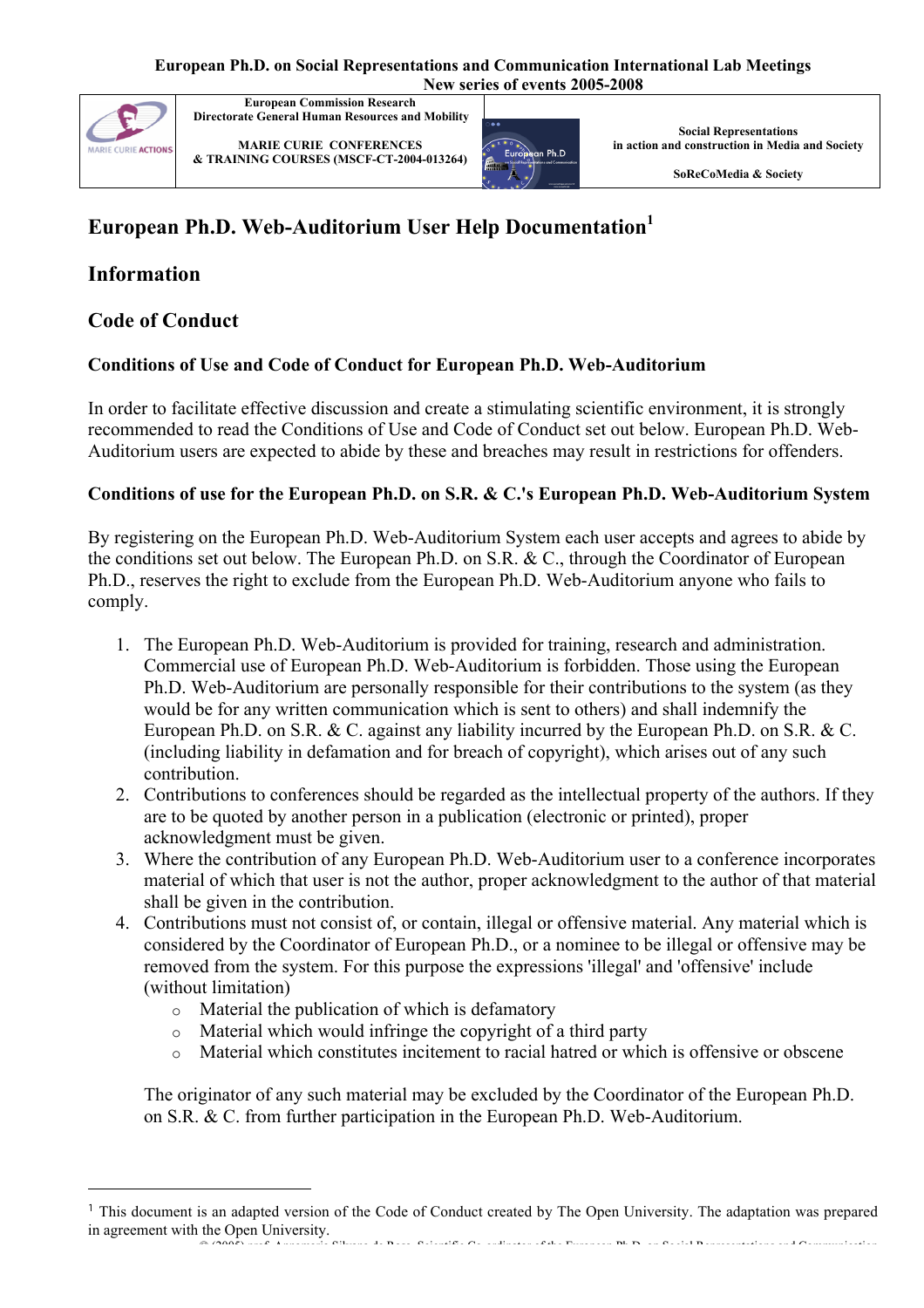

**European Commission Research Directorate General Human Resources and Mobility**

**MARIE CURIE CONFERENCES & TRAINING COURSES (MSCF-CT-2004-013264)**



**Social Representations in action and construction in Media and Society**

**SoReCoMedia & Society**

- 5. Each European Ph.D. Web-Auditorium user undertakes that he or she will not hold the European Ph.D. on S.R. & C. liable for any material contributed to a conference by another person, which is defamatory of that European Ph.D. Web-Auditorium user.
- 6. Each individual is responsible for the security and use of their Username and password. The use of someone else's account, Username (or password) is not allowed. Any user found using someone else's Username, or impersonating another user of the system, may be excluded by the Coordinator of the European Ph.D. from further participation in the European Ph.D. Web-Auditorium. Any user whose account is repeatedly being used by another user may also be excluded by the Coordinator of the European Ph.D. from further participation in the European Ph.D. Web-Auditorium.
- 7. The Administrators of the European Ph.D. Web-Auditorium system may need to access any areas of your European Ph.D. Web-Auditorium account in order to investigate technical problems, in response to a complaint or through a Subject Access request.
	- o The European Ph.D. Web-Auditorium is not provided for personal purposes but if private mail messages are so used and intended to be private, they should be marked accordingly (using the message, "Private chat" option). Any personal information in such messages, provided the facility is properly used, will not be provided in response to a subject access request. Messages sent to any conference, cannot be deemed as private personal information.
- 8. Information regarding your use of the European Ph.D. Web-Auditorium system will be used to generate statistics on system usage. These statistics may be used in European Ph.D. research or publications. Information about individuals will not be referenced in such material without their prior consent.
- 9. All users must comply with the European Ph.D. Web-Auditorium Code of Conduct.

### **Code of Conduct for the use of European Ph.D. Web-Auditorium**

This Code of Conduct relates specifically to European Ph.D. Web-Auditorium but the general principles involved apply to all electronic communications systems supplied by the European Ph.D. on SR&C and apply to staff and students alike.

The European Ph.D. on S.R. & C.´s general rules and regulations apply to users of the European Ph.D. Web-Auditorium (and all other electronic communication systems) just as they do in any other University environment.

- 1. The European Ph.D. Web-Auditorium is a conferencing system for people connected with the European Ph.D. on S.R. & C. In this environment students join with both staff and visitors to debate and discuss issues of academic and general interest. Some conferences are also copied to other external conferencing systems. All European Ph.D. Web-Auditorium users should recognise that comments made in such an environment reflect not only on themselves but also on the European Ph.D. on S.R. & C. as an institution. The European Ph.D. Web-Auditorium must not be used to bring the European Ph.D. on S.R. & C. into disrepute.
- 2. The European Ph.D. Web-Auditorium is a social environment. Normal rules of social interaction are in force. The remoteness of the recipients must not be used as an excuse to communicate in an anti-social manner. Examples of such anti-social behaviour are :
	- o Harassment or intimidation of another user
	- o Person to person aggression within conferences